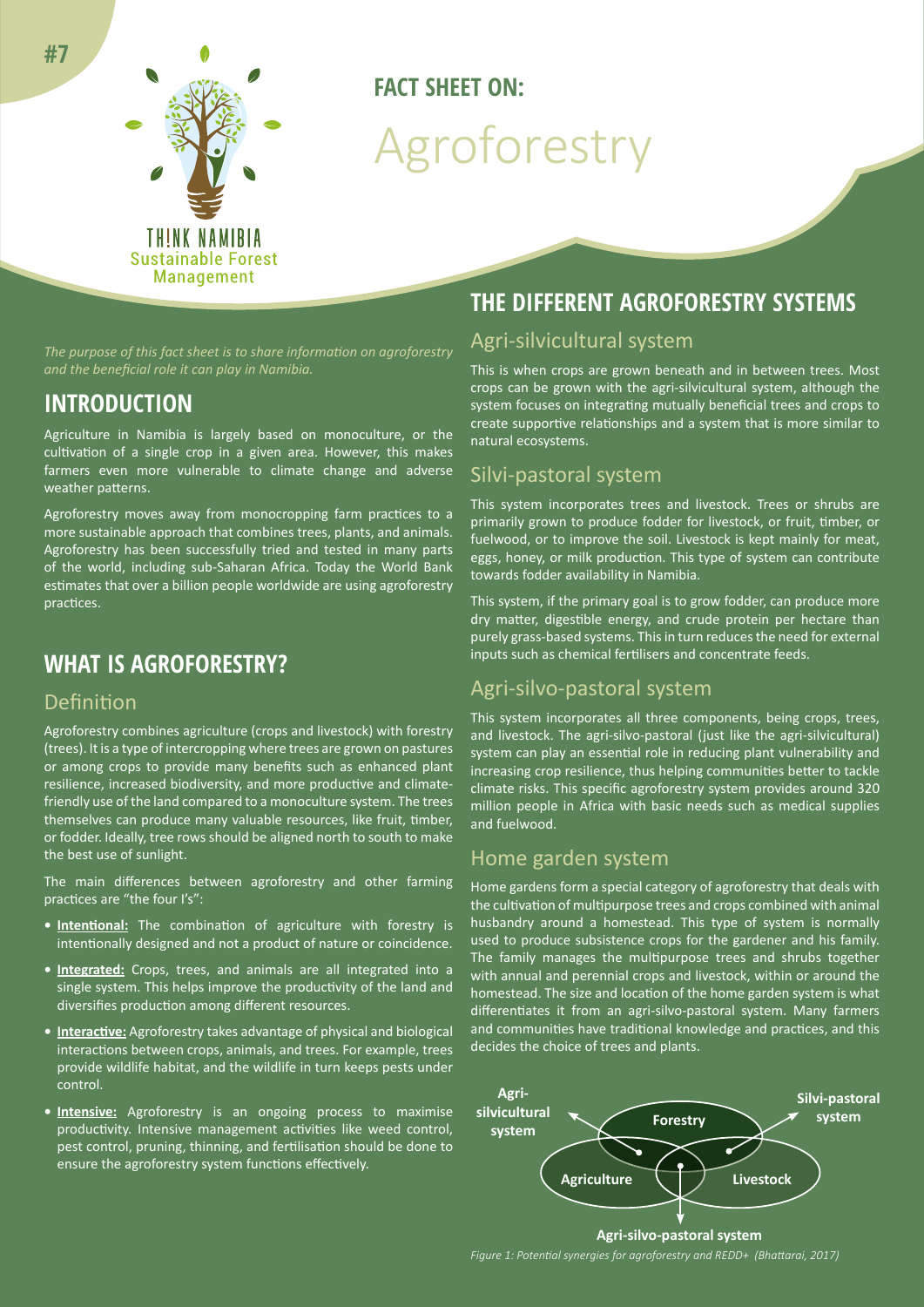## **THE BENEFITS OF AGROFORESTRY**

Research has highlighted that agroforestry can reap substantial benefits, producing greater output and proving to be more sustainable than forestry or agricultural monocultures.

## Economic benefits

- **• Family income:** Farmers can get more income by selling surplus produce.
- **• Livestock possession:** Agroforestry ensures good and cheap fodder, and thus increases livestock health and numbers.
- **• Supplementary income:** Communities can start earning extra income from other products than crops, such as wood crafts, plant oils and fruits, and honey.

### Social benefits

- **• Improved food security:** A variety of food, especially vegetables and fruits, will be available.
- **• Improved nutrition:** Many trees produce fruit with high vitamin or oil content, like Guava, Marula and Monkey orange.
- **• Improved living standards:** Having surplus crops to sell can increase living standards in rural areas.
- **• Improved resilience to climate change:** It increases the health of soils and biological diversity in Namibia's harsh climate.

## Environmental benefits

- **• Combats soil degradation:** It increases the soil's water holding capacity and stabilises soil structures.
- **• Controls soil erosion:** Tree roots and other plants will help catch water and soil, preventing it from getting washed or blown away.
- **• Increases carbon sequestration:** It has a high potential to sequester carbon, thereby mitigating climate change, while leaving the bulk of the land in agricultural production.

The following table shows the benefits of each agroforestry system:

|                                                                                                                                                                                        | <b>Type of Agroforestry System</b> |              |              |    |
|----------------------------------------------------------------------------------------------------------------------------------------------------------------------------------------|------------------------------------|--------------|--------------|----|
| <b>BENEFITS</b>                                                                                                                                                                        | $A-S$                              | $S - P$      | $A-S-P$      | HG |
| Producing multiple products such as food,<br>vegetables, fruits, fodder and forage needed<br>for livestock, fuelwood, timber, and leaf litter<br>needed for organic manure production. | $\mathsf{x}$                       | $\mathsf{x}$ | $\mathsf{x}$ | X  |
| Improving and sustaining crop and livestock<br>productivity, which increases the level of<br>income of the farmers.                                                                    | x                                  | x            | x            |    |
| Improving the nutritive value of animal feed by<br>the supply of green fodder.                                                                                                         | $\mathsf{x}$                       | $\mathsf{x}$ | $\mathsf{x}$ | X  |
| Best practice for soil nutrient recycling,<br>which also helps to reduce chemical fertilizer<br>purchase.                                                                              | x                                  |              | x            | x  |
| Improving farm site ecology by reducing surface<br>runoff, soil erosion, and nutrient loss.                                                                                            | $\mathsf{x}$                       | $\mathsf{x}$ | $\mathsf{x}$ | X  |
| Improving the local micro-climate and<br>enhancing the productive capacity of the land.                                                                                                | x                                  | x            | x            | x  |
| Reducing pressure on community forests and<br>other natural forests for fodder, fuelwood, and<br>timber.                                                                               | X                                  | $\mathsf{x}$ | X            |    |
| Increasing diversity by allowing for growing<br>crops while still maintaining forage for livestock<br>on the same land.                                                                |                                    | X            |              |    |
| Offering wind protection and shade for<br>livestock and so reducing livestock mortality.                                                                                               |                                    | $\mathsf{x}$ |              | X  |

\* A-S: Agri-silvicultural; S-P: Silvi-pastoral; A-S-P: Agri-silvo-pastoral; HG: Home garden



*Figure 2: Agroforestry: An appropriate and sustainable response to a changing climate in Southern Africa (Sheppard, 2020)*

## **HOW TO ESTABLISH AN AGROFORESTRY SYSTEM?**

## Identifying appropriate options

In the Omusati Region, for instance, crop production is reduced due to low rainfall and increasing demand for wood and timber products. It is therefore vital that Namibia adopts sustainable agriculture for food security. This is especially important for subsistence farmers.

Implementing an agroforestry system can reduce your vulnerability and increase your outputs in farming. The three key elements to be considered in this decision-making process are:

- **• Land characteristics,** such as other crops and trees which grow well in your area that can be incorporated with what you currently have on your land.
- **• Your needs and priorities;** for example, if there is a need for fodder, investigate the possibility of growing cowpea.
- **• The availability of resources,** such as land, labour, time, and capital.

## Adapting or designing an agroforestry system

Surveying local knowledge and practices, including the agroforestry species used in an area, is highly recommended, and will help you decide on an agroforestry system to adopt. Acacia trees, for example, add nitrogen to the soil and improve soil health.

In some cases, farmers may already have been applying a form of agroforestry without realising it, for example cattle farming in a marula field. In such a case look to improve that system rather than to introduce an entirely new system. Traditional systems will be welladapted to local circumstances, although it may be possible to make them more efficient. Local farmers are also likely to be more willing to modify an existing system than to introduce an unfamiliar one.

The adaptation or design of an agroforestry system is the process of choosing and arranging the three main components. These components are:

- **• Trees or other woody perennials:** Choose trees or shrubs that can provide fruit, fodder, woodfuel, timber, shade, or other products. As an example, the Grey-leaved saucer berry tree (*Cordia sinensis*) provides fruits which can be dried or made into juice, the leaves can be used for livestock fodder, and the wood for fuel and tools.
- **• Crops or forage**: Choose grains, tubers, roots, or vegetables with minimal water and fertiliser requirements, that can tolerate shade provided by the trees, and that, if possible, can supply fodder to your livestock as well as having market potential. Cowpea, as an example, is drought resilient, heat-tolerant, and can be harvested within two to three months, making it a perfect fit for Namibia's dry climatic conditions.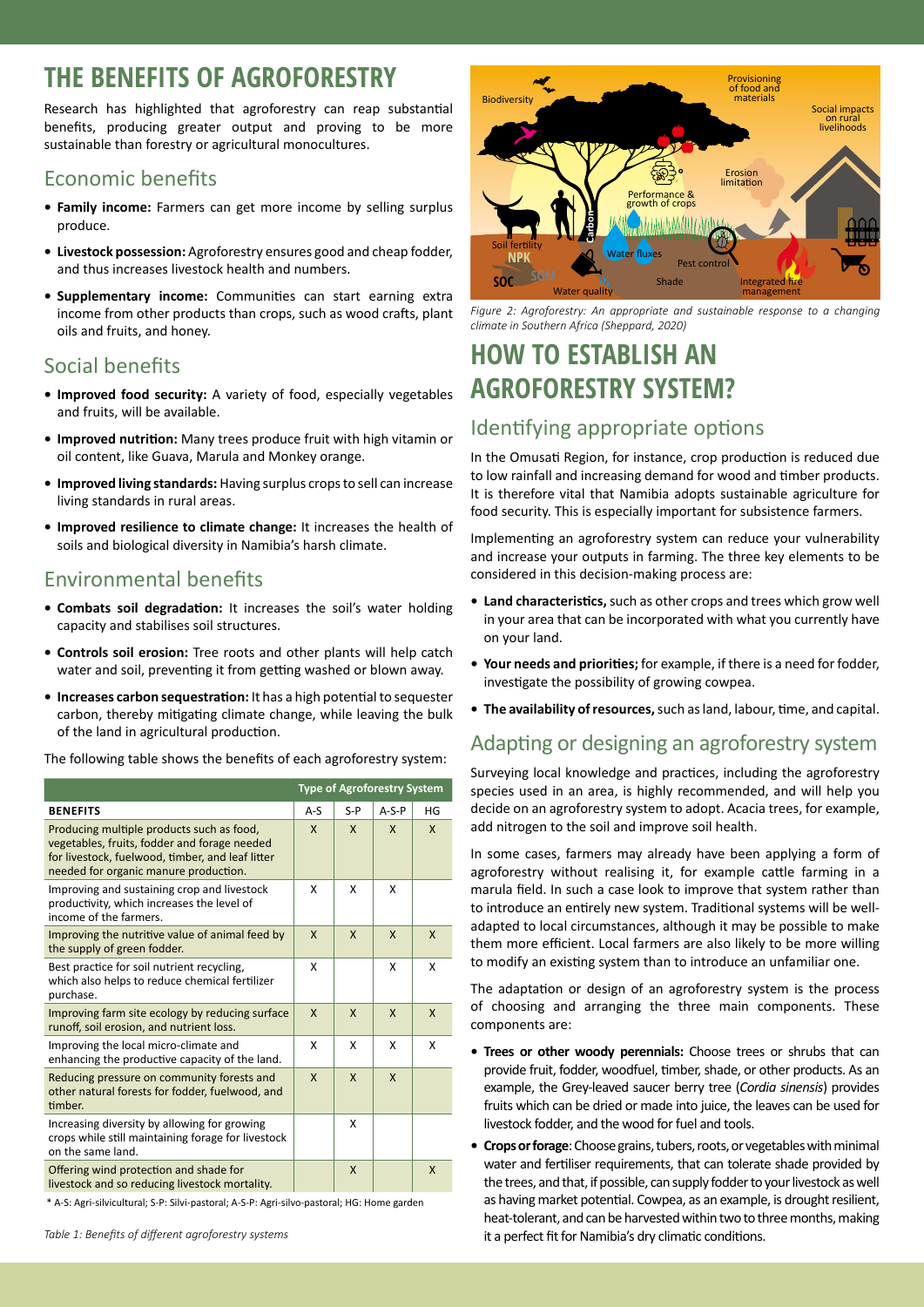**• Animals:** If animals are to be a component of the agroforestry system, factors to be considered include potential markets, desired products (e.g. meat or eggs), and interactions with other components of the system.

#### Establishing an agroforestry system

The site preparation varies according to the land type and agroforestry system. It may be minimal (e.g. preparing holes for planting seedlings, or weeding around and protecting naturally regenerated seedlings), or it may involve extensive works such as land clearing, fencing, irrigation and fertilisation.



*Photo 1: Tree seedlings in a nursery*

Tree seedlings can be purchased from local nurseries or produced by the communities or farmers themselves, depending on needs and situations. Seeds can also be collected from trees and wild plants. Seeds from the Kalahari podberry (*Dialium englerianum*) and Monkey orange (*Strychnos cocculoides*) can be propagated with relative ease.

High-quality and drought-resistant crop seeds should be chosen, and experienced local farmers are likely to be good sources of information on which seeds to use.

Animals can be bought at markets or auctions or from neighbours, but only healthy animals should be purchased, and they should be provided with adequate shelter and food to ensure their continued growth and good health.



*Photo 2: Monkey orange (Strychnos coculoides) (Credit: Fruitipedia)*

#### Managing an agroforestry system

Maintenance is needed to ensure that an agroforestry system functions effectively.

Common maintenance practices include:

- Seedling protection: Bark is a natural mulch that can be used around a young tree.
- Weed control; by pulling out, mowing, or the use of mulch.
- Pest control: Thick hedges around the perimeter act as a barrier. The Kei apple is a good example.
- Animal browsing: It is necessary to protect young trees and shrubs from livestock.
- Fertilisation: Leaf litter and woody compounds from pruning can

be worked back into the soil.

- Irrigation; especially when crops and trees are just planted and there is no rain.
- Thinning: Trees must be thinned, otherwise they will grow too slender and eventually not reach the desired size.
- Pruning: Allows easy access to crops and to provide quality wood.
- Coppicing: Certain trees or shrubs can be cut back to ground level periodically to stimulate growth.
- Harvesting.
- Post-harvesting activities, like keeping products cool and avoiding bruising or other damage.



*Photo 3: Kiaat (Pterocarpus angolensis) (Credit: C. Mannheimer)*

## **SUGGESTIONS FOR NAMIBIA**

The following trees will do well under Namibian agroforestry conditions: Marula *(Sclerocarya birrea)*, Kiaat *(Pterocarpus angolensis)*, Wild olive *(Olea europea africana)*, Ringwood tree (Syzygium anisatum), Mopane *(Colophosperum mopane)*, African wattle *(Peltophorum africanum)*, and Gray-leaved saucer berry *(Cordia sinensis)*.

The Apple-ring acacia *(Faidherbia albida)* and the Camel thorn tree *(Acacia erioloba)* are important fodder trees. The Ana tree *(Faidherbia albida)* is one of the fastest growing indigenous trees and the leaves are highly digestible with more than twice the calcium content livestock require. The Manketti tree *(Schinziophyton rautanenii)* and White bauhinia *(Bauhinia acuminata)* yield good quality oils, while the Sugar plum *(Lagunaria patersoni)* and Mobola plum *(Parinari curatellifolia)* produce edible fruits.

Low density tree plantings are best suited for semi-arid conditions, which foster higher plant survival and reduce disease incidence.

*Otoptera burchellii* (or in Afrikaans the Beesboontjie) as well as the *Lablab purpureus* (commonly known as Lablab) are both legumes with high potential as fodder crops.

## **CONCLUSION**

A large proportion of Namibia's population relies directly on subsistence farming, which is extremely dependent on rainfall and water resource storage.

Adoption of agroforestry practices in the country's subsistence farming systems can reap substantial benefits, both economically and environmentally, producing greater output. It therefore proves to be more sustainable than forestry or agricultural monocultures. Farmers can expect a wide range of benefits with major increase in production output per area. Though agroforestry schemes are seen as long-term investments, they can greatly improve the living condition of Namibia's local farmers and communities in the short to medium term.